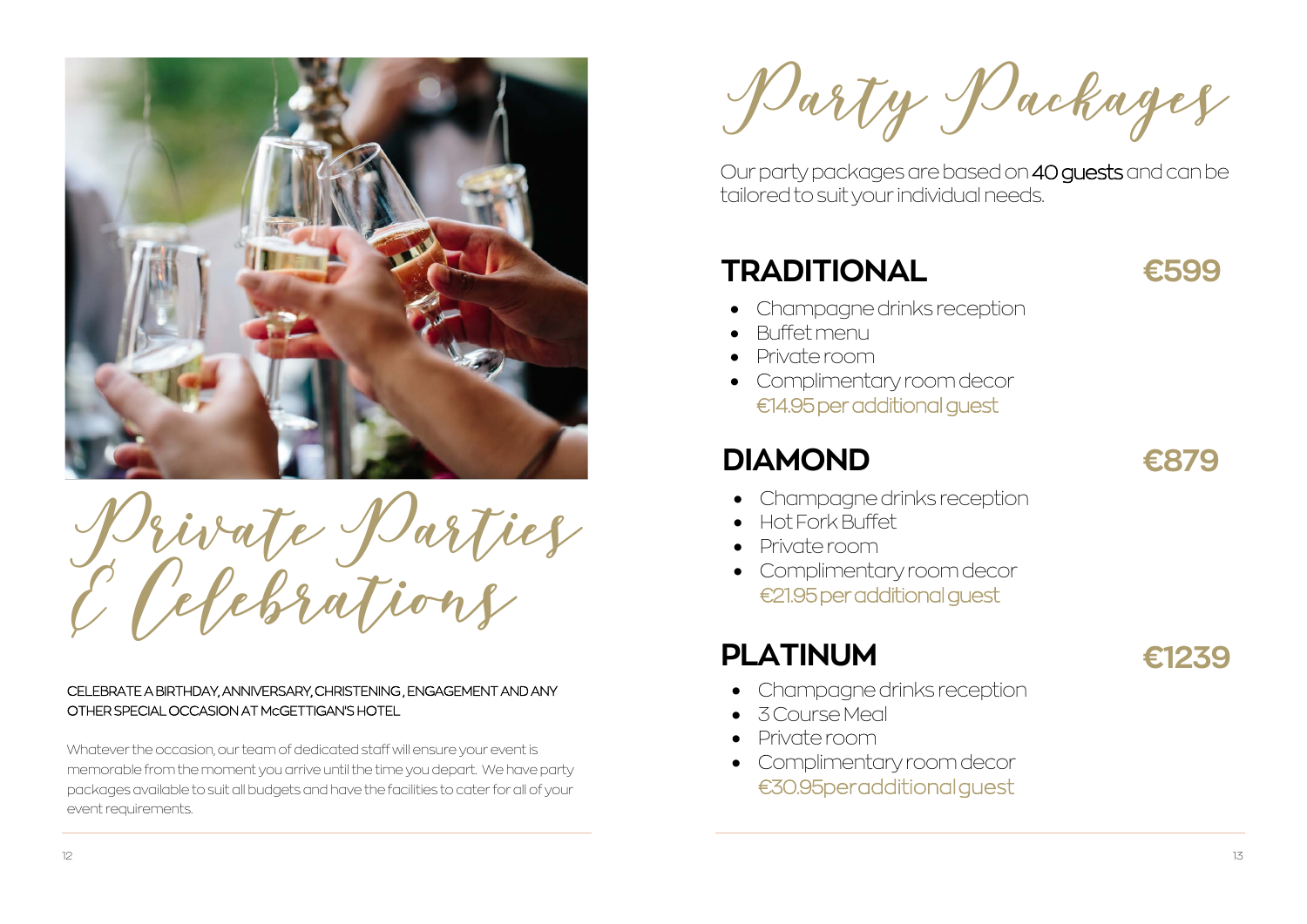

Served with rice, garlic potatoes, tossed salad & breads

finger<br>Duffet

Selection of 4 d ishes served with freshly brewed tea & coffee

## **PRI C E : €1 2 .50**

**Selection of Sandwiches Cocktail Sausages** Chicken Goujons&dips Potato Wedges or Chips **VolauVents PizzaSlices** Vegetable Spring Rolls Chickenwings **Sausage Rolls** 

### €1.50peradditionalitem

14<br>
14 15 Humanities are available on request<br>
24 Minices are quoted on a person basis<br>
24 Minices are quoted on a person basis<br>
24 Minices are quoted on a person basis<br>
24 Minices are quoted on a person basis<br>
24 Minice

Allpricesarequoted on a perperson basis

## **CH O O S E 2 MAINS : €1 6 .95**

MAIN COURSES

Chicken curry

Beef stroganoff

Chicken a la king

Beef lasagna

Oven baked Cod

Chicken skewer

Mexican beef burrito

King prawn skewer

Chick pea Korma

Chicken Vol au Vents

Vegetarian Option

Dessert, tea & coffee available fo r €6pp